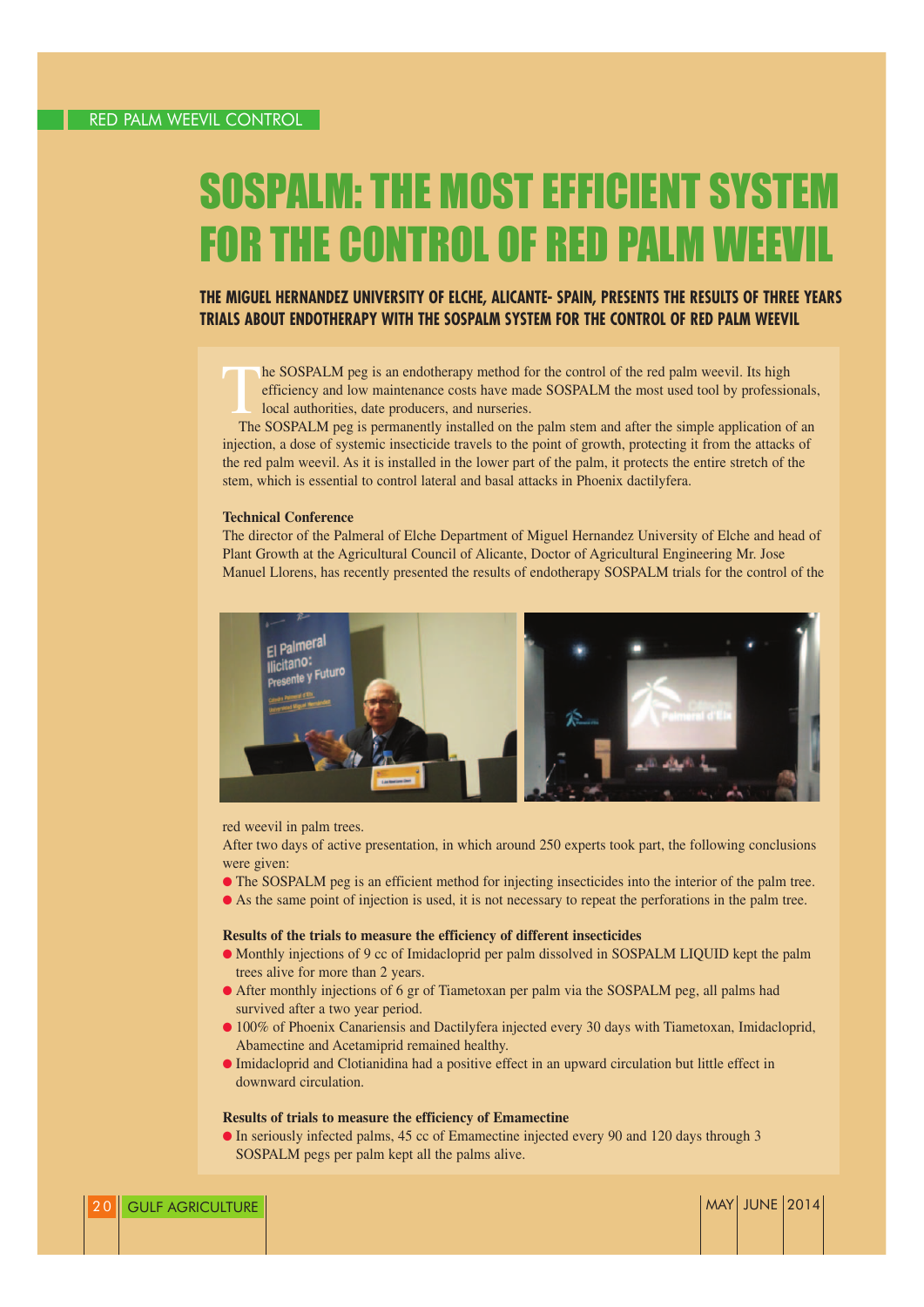● In healthy palms, doses of Emamectine of both 30 and 45 cc applied every 180 or 360 days have, to date, shown 100% efficiency, although new trials are needed in order to confirm these results.

#### **Other notable trials**

The high pest pressure in the date producing areas, along with a very large number of tall palm trees, led to focus the efforts on creating a protocol that guarantees no pesticide residues in the date, a prime quality factor, and the protection of the point of growth in the highest palm trees. Until these results had been achieved, farmers had interrupted the treatments which left the palms unprotected.

### **Trials to detect insecticide residues in dates**

● Metjoul and confitera dates which had been injected with Tiametoxan, Abamectine and Imidacloprid using the SOSPALM endotherapy up to 30 days before harvest, did not show any





insecticides residues above required levels.

## **Results of trials to detect the presence of insecticides in the stem of tall palm trees**

● In palm trees of up to 13 meters in height, with monthly injections of Imidacloprid, the presence of this insecticide was detected at the growing point.





**Inspection of the condition of the point of installation of the SOSPALM peg after 4 years of use. (Photos courtesy of Alicante Town Hall)**

● In palm trees installed with SOSPALM pegs in March 2010 and inspected in April 2014, no necrosis was detected and the stem retained its capacity of circulation of the injected insecticide.

## MAY JUNE 2014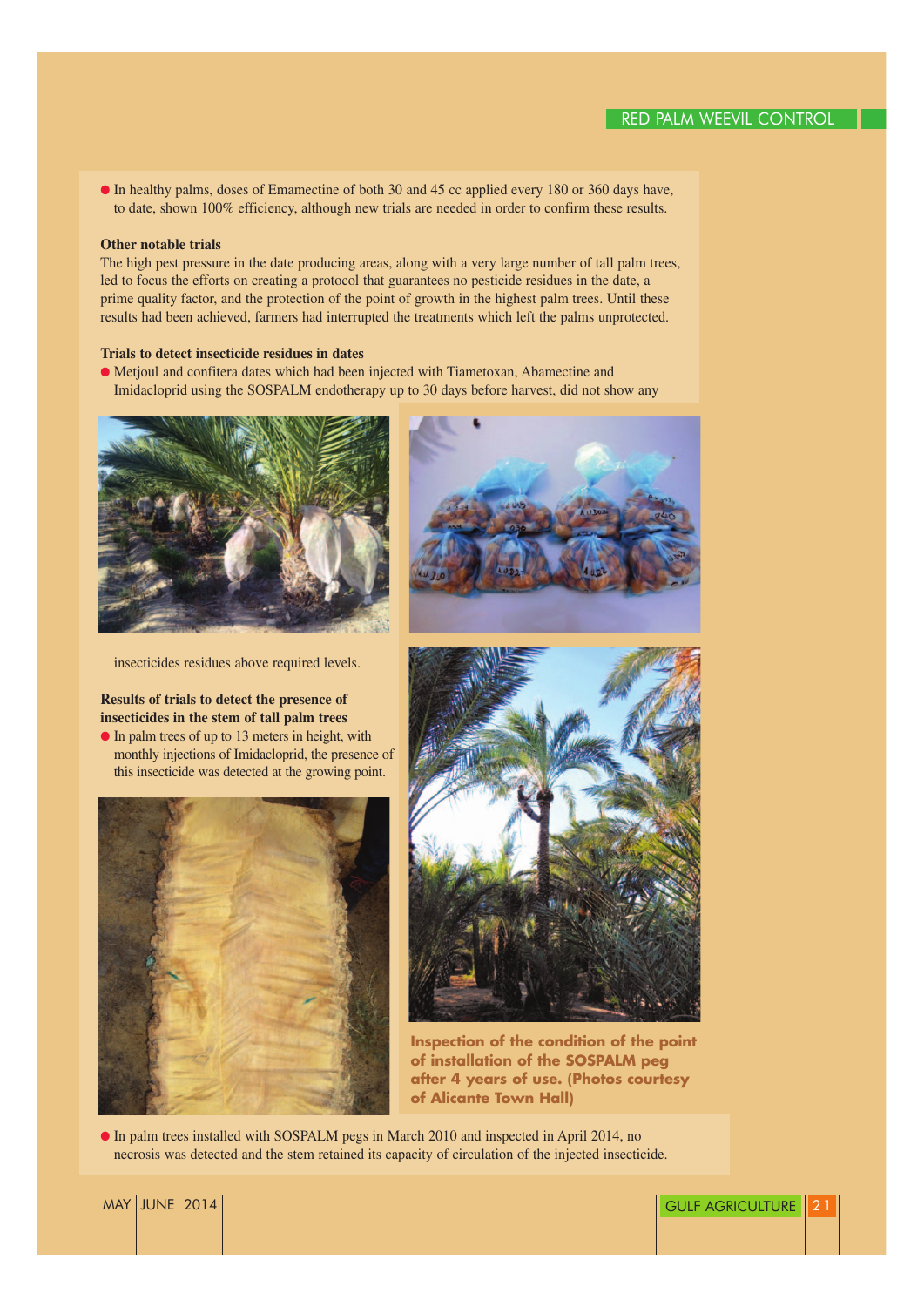# RED PALM WEEVIL CONTROL



The full results of the trials can be seen through the following link: http://palmeralelx.umh.es/trabajoscatedra-2/lucha-activa-contra-elpicudo-iii-tratamientos-conendoterapia/

### **SOSPALM, SYSTEM TESTED IN ELCHE, THE GREATEST PALMERAL IN EUROPE**

The pest situation in Spain is similar to that of all the Mediterranean countries, but having been the gateway of the red palm weevil into Europe, research has been a priority in Spain, making it the country of reference for research in the fight against the red palm weevil.

SOSPALM is a method that offers added advantages over traditional endotherapy. Fixed installation of the peg in the palm tree without the need to repeat perforations avoids unnecessary damage to the specimen.

SOSPALM improves labor productivity when repeated treatments are carried out as it is not necessary to move complicated and heavy equipment.

The SOSPALM peg has been specially designed for permanent installation into the stem of the palm. What is more the external





**SOSPALM improves labor productivity when repeated treatments are carried out as it is not necessary to move complicated and heavy equipment.**

2014 GULF AGRICULTURE MAY ISSUED AND THE SERVICE OF THE SERVICE OF THE SERVICE OF THE SERVICE OF THE SERVICE OF THE SERVICE OF THE SERVICE OF THE SERVICE OF THE SERVICE OF THE SERVICE OF THE SERVICE OF THE SERVICE OF THE S